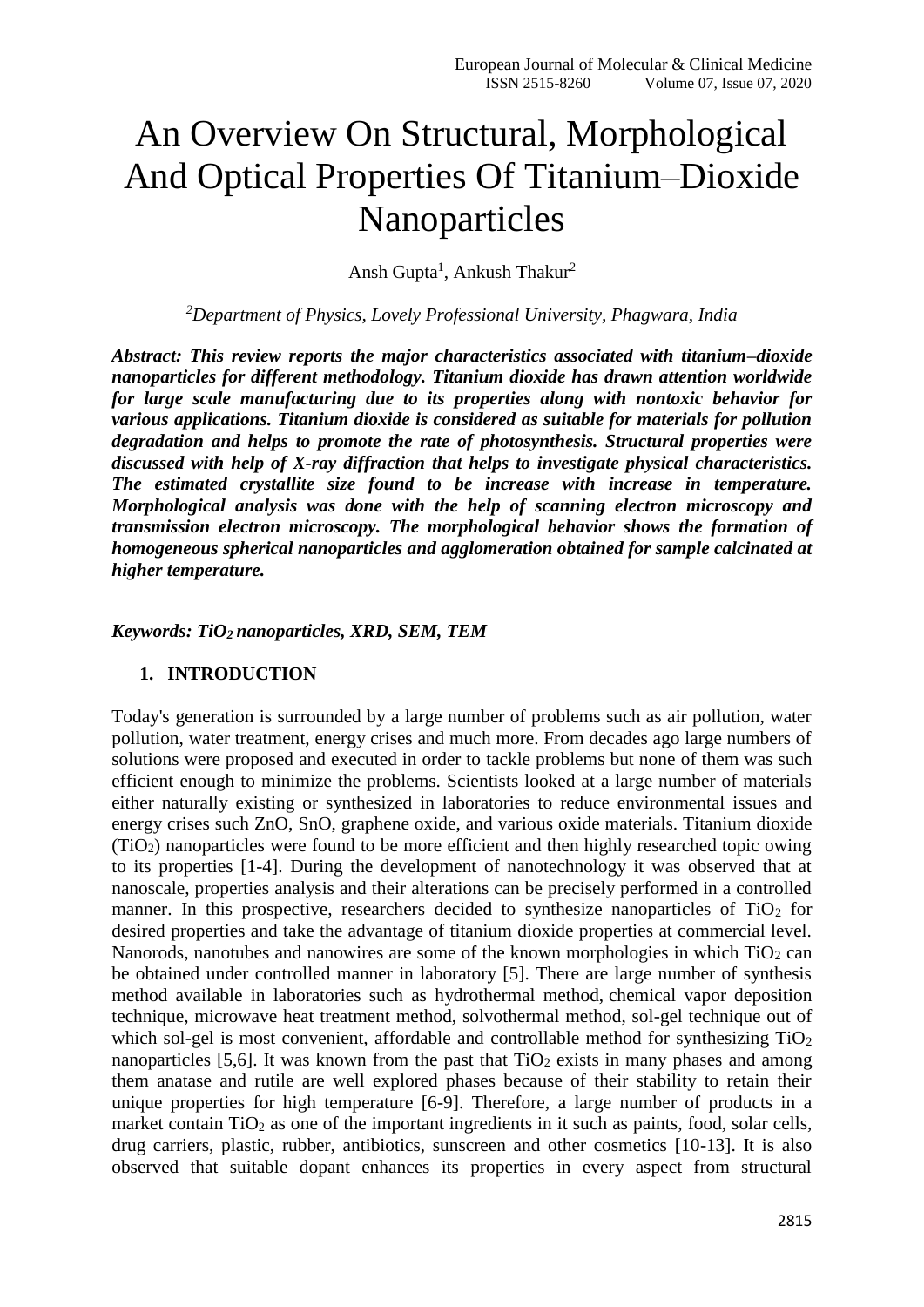properties to catalytic which ultimately leads to material of interest to scientists [14-18]. In present research work discussed about the major characteristics associated with TiO<sup>2</sup> nanoparticles.

### **2. RESULTS AND DISCUSSION**

E. P. Melian et al. [9] were used the sol-gel route for synthesizing  $TiO<sub>2</sub>$  nanoparticles where structural analysis reveals the crystalline nature of titanium dioxide nanoparticles. Diffraction peaks confirmed anatase phase at the temperature range  $120-500$  °C and rutile phase at the temperature range 600-700 °C. The estimated crystallite size for 120, 400, 500, 600, 650 and  $700\text{ °C}$  were 5, 9, 14, 29, 34, 40 nm and 39, 45, 45 nm (rutile temperature range). Moreover, for hydrothermal treatment, the estimated crystallite size for 120, 400, 500, 600, 650 and 700 were 7, 9, 15, 33, 34, 36 nm and 39, 49, 50 nm (rutile temperature range). Morphological analysis of TiO<sup>2</sup> nanoparticles was done by transmission electron microscopy (TEM). TEM images bare the synthesize of  $TiO<sub>2</sub>$  nanoparticles via sol-gel method and hydrothermal treatment possess homogeneous spherical shape with estimated particle size 5-6 nm & 8-9 nm. Similarly, calcinated  $TiO<sub>2</sub>$  nanoparticles via sol-gel method and hydrothermal treatment possess  $34-45$  nm estimated diameter. The estimated band gap of TiO<sub>2</sub> nanoparticles were closed to commercial band gap 3.09 eV. M. Boutinguiza et al. [10] were investigated the laser ablation technique for synthesizing  $TiO<sub>2</sub>$  nanoparticles. Results report the controlled morphology and crystallite size by laser parameter. The obtained particles were found to be the spherical in shape at nanometer regime. Estimated particle diameter of about 600 particles was  $\sim$  13 nm. High resolution transmission electron microscopy images confirm the crystalline nature of prepared nanoparticles and confirmed formation of lattice fringes. Fast Fourier transform clears the formation of polycrystalline nanoparticles. M. M. El-Nahass et al. [11] were reported the sol-gel spin coating method for the preparation titanium-dioxides films. Electron diffraction pattern confirmed the formation of polycrystalline tetragonal system with lattice constant  $a=4.53$  Å and  $c=2.92\text{\AA}$ . XRD diffraction peak position corresponding to (210), (111), (002) and (210) diffraction planes confirm rutile phase of TiO<sub>2</sub> film. The estimated crystallite size was 19-46 nm using TEM data. The estimated direct and in-direct band gap was found to be 3.721 and 3.47 eV respectively. Q. Wang et al. [12] were discussed the effect of heat treatment for the synthesis of  $TiO<sub>2</sub>$  nanoparticles. Structural analysis confirms the crystalline nature with confirmed anatase phase for sample annealed at 450  $\degree$ C and the estimated particle size using Scherrer formula for samples annealed at 450  $\degree$ C were 11.8 nm. Morphological analysis of  $TiO<sub>2</sub>$  nanoparticles had done by scanning electron microscopy (SEM) and shows agglomeration for heat treated at  $450^{\circ}$ C along with estimated particle size 5-15 nm whereas  $TiO<sub>2</sub>$  nanoparticles annealed at 550  $^{\circ}$ C possess spherical with estimated particle size 16-20 nm. XPS data revealed binding energy 464.34 eV & 458.59 eV and 464.38 eV & 458.63 eV corresponds to Ti  $2p_{1/2}$  & Ti  $2p_{3/2}$  when annealed at 450 °C and 550 °C. A. O. Araovinbo et al. [13] were analyzed the prepared nanoparticles through sol-gel technique for samples at different pH 3, 7 and 8 calcined at different temperature. Crystalline nature of  $TiO<sub>2</sub>$  nanoparticles confirms the presence of anatase phase for heat treatment at 350  $\rm{^{\circ}C}$ . Although, sample calcined at 750  $\rm{^{\circ}C}$  showed rutile phase in crystal where as intermediate calcinations (550  $^{\circ}$ C) reveals the existence of anatase along with some percent of rutile phase. Morphological analysis illustrates the irregular morphology with estimated particle diameter 0.22 µm, 0.32 µm and 0.18 µm for pH 3, 7 and 8.

### **3. CONCLUSION**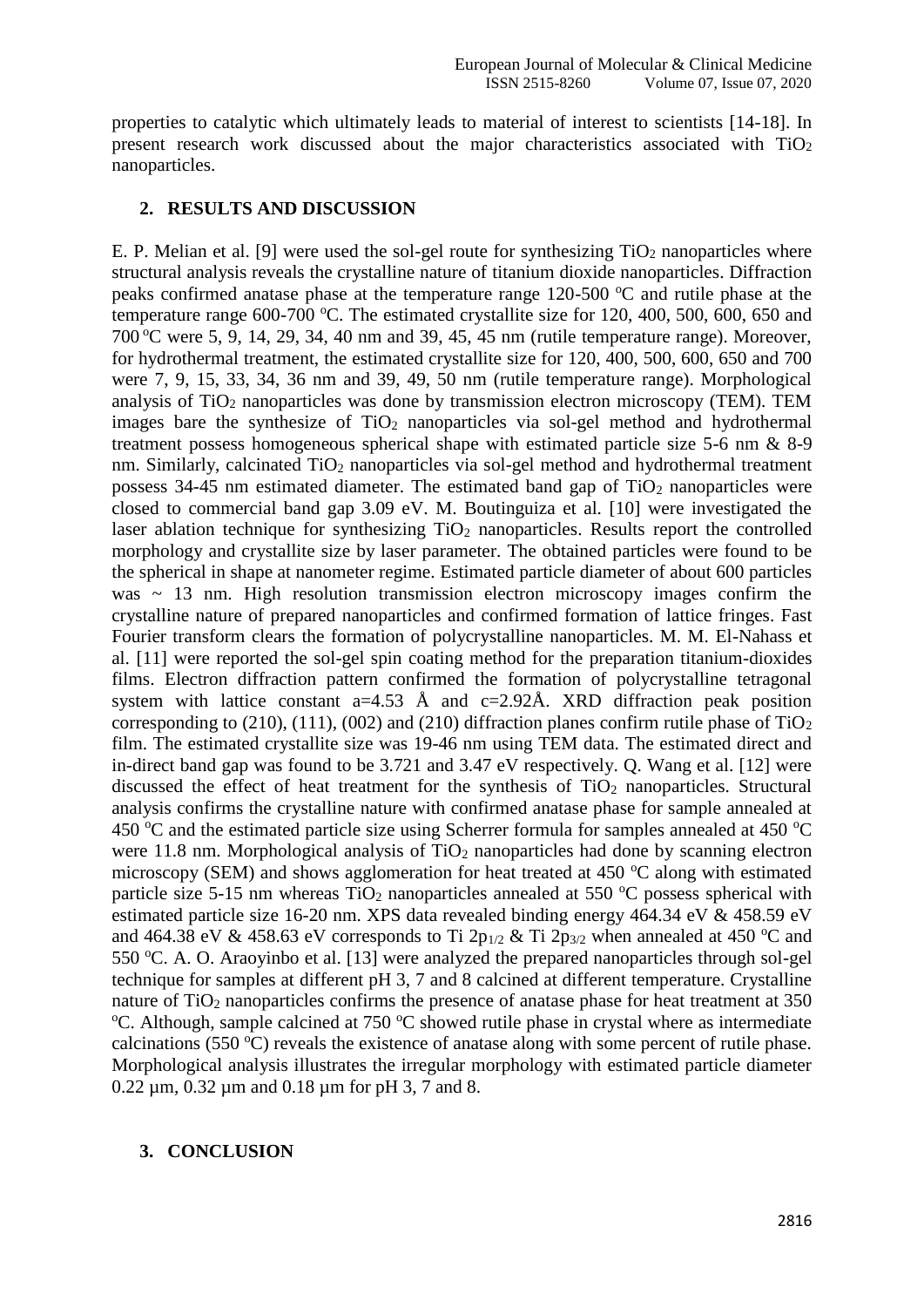TiO<sup>2</sup> nanoparticles play an essential role in a wide range of applications such as sunscreen, paints and air purification that's why the rapid use of nanoparticles subjected in large-scale industrial production for technological benefits at low cost. Moreover,  $TiO<sub>2</sub>$  nanoparticles help in reducing the unwanted oxides from the environment to overcome indoor pollution which definitely improves health of living beings. TiO<sub>2</sub> features a wide bandgap which helps in improving efficiency of solar cells by embedding  $TiO<sub>2</sub>$  nanoparticles in it because this improves the electron conductivity during photocatalytic process in solar cells which can withstand at high temperature as well when continuously exposed to sunlight. Thus improvement in solar cell efficiency brings a revolutionary change in the utilization of renewable source of energy which ultimately helps in tackling energy crises in many developing and developed country.

## **REFERENCES**

- [1] M. A. Behnajady, H. Eskandarloo, N. Modirshahla, M. Shokri, "Investigation of the effect of sol–gel synthesis variables on structural and photocatalytic properties of  $TiO<sub>2</sub>$ nanoparticles", Desalination, **278** (2011), 10-17.
- [2] Mukherjee, R., Lawes, G., & Nadgorny, B. (2014). Enhancement of high dielectric permittivity in CaCu3Ti4O12/RuO2 composites in the vicinity of the percolation threshold. Applied Physics Letters, *105*(7), 072901.
- [3] Mukherjee, R., Huang, Z. F., & Nadgorny, B. (2014). Multiple percolation tunneling staircase in metal-semiconductor nanoparticle composites. Applied Physics Letters, *105*(17), 173104.
- [4] Mishra, D., Mandal, B. P., Mukherjee, R., Naik, R., Lawes, G., & Nadgorny, B. (2013). Oxygen vacancy enhanced room temperature magnetism in Al-doped MgO nanoparticles. Applied Physics Letters, *102*(18), 182404.
- [5] [5] B. K. Mutuma, G. N. Shao, W. D. Kim, H. T. Kim, "Sol–gel synthesis of mesoporous anatase–brookite and anatase–brookite–rutile  $TiO<sub>2</sub>$  nanoparticles and their photocatalytic properties", Journal of Colloid and Interface Science, **442** (2015), 1-7.
- [6] [6] F. Loosli, L. Vitorazi, J.-F. Berret, S. Stoll, "Towards a better understanding on agglomeration mechanisms and thermodynamic properties of  $TiO<sub>2</sub>$  nanoparticles interacting with natural organic matter", Water Research, **80** (2015), 139-148.
- [7] [7] D. G. Calatayud, M. Rodríguez, T. Jardiel, "Controlling the morphology of  $TiO<sub>2</sub>$ nanocrystals with different capping agents", Boletín de La Sociedad Española de Cerámica y Vidrio, **54** (2015), 159-65.
- [8] [8] D. Zhao, Y. Yu, H. Long, Y. Cao, "Improved photocatalytic activity of selfassemble TiO<sup>2</sup> nanobelts with Au nanoparticles", Applied Surface Science, **315** (2014), 247-251.
- [9] [9] Mukherjee, R. (2020). Electrical, thermal and elastic properties of methylammonium lead bromide single crystal. Bulletin of Materials Science, *43*(1), 1-5.
- [10] [10] Mukherjee, R., Chuang, H. J., Koehler, M. R., Combs, N., Patchen, A., Zhou, Z. X., & Mandrus, D. (2017). Substitutional Electron and Hole Doping of WSe 2: Synthesis, Electrical Characterization, and Observation of Band-to-Band Tunneling. Physical Review Applied, *7*(3), 034011.
- [11] [11] E. P. Melián, O. G. Díaz, J. M. D. Rodríguez, G. Colón, J. A. Navío, J. P. Peña, "Effect of hydrothermal treatment on structural and photocatalytic properties of TiO2 synthesized by sol–gel method", Applied Catalysis A: General, **411-412** (2012), 153– 159.